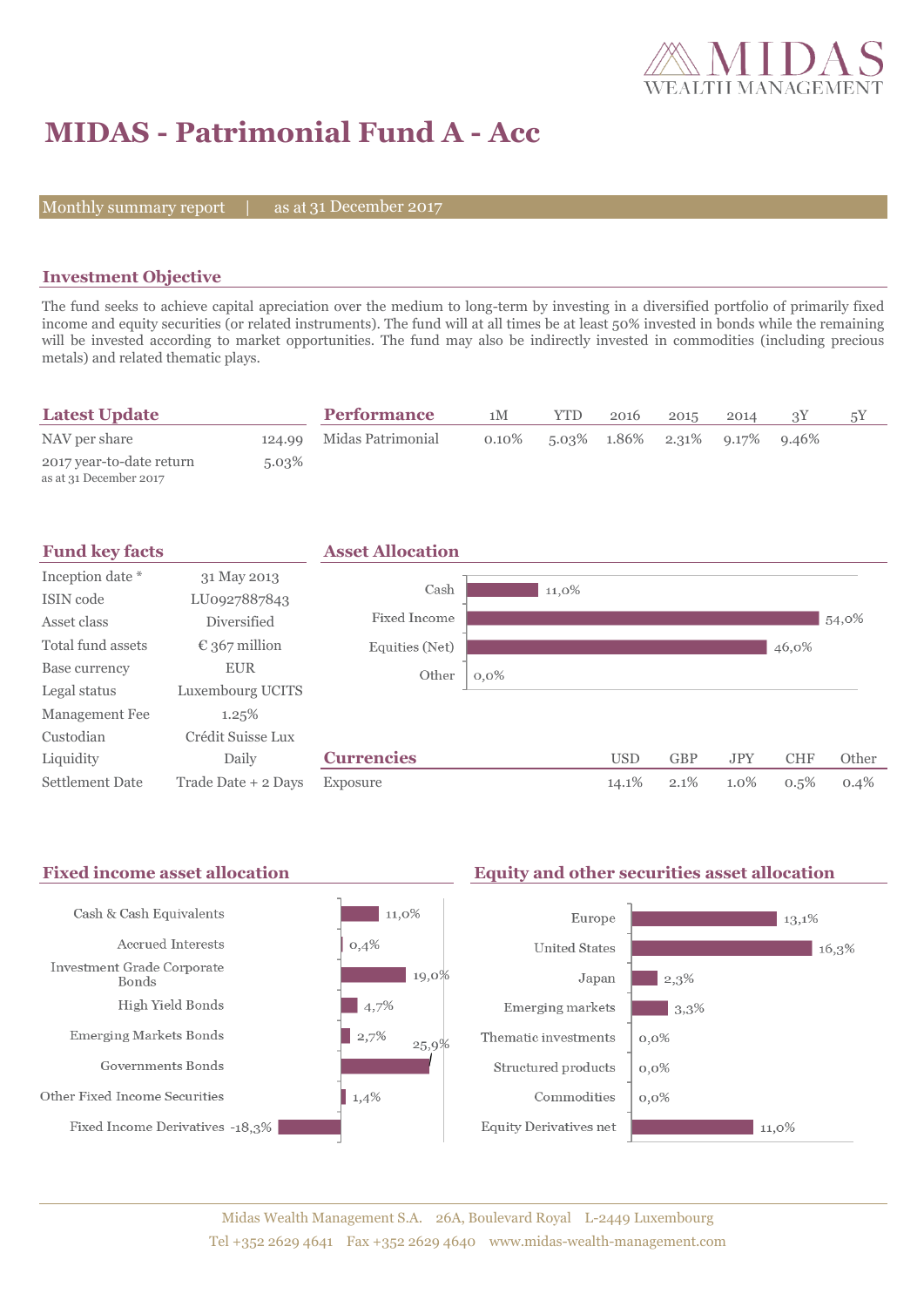

# **MIDAS - Patrimonial Fund A - Acc**

Monthly summary report | as at 31 December 2017

| Top 10 fixed income holdings         | <b>YTM</b> | Rating     | Weight  | <b>Fixed income rating breakdown</b> |       |
|--------------------------------------|------------|------------|---------|--------------------------------------|-------|
| DEUTSCHLAND REP : DBR 0 1/2 08/15/27 | $0.4\%$    | AAA        | $5.5\%$ |                                      |       |
| SPANISH GOV'T: SPGB 1.45 10/31/27    | 1.6%       | $BBB+$     | $5.4\%$ | AAA<br>$10,5\%$                      |       |
| PORTUGUESE OT'S : PGB 27/8 07/21/26  | 1.7%       | BBB-       | 3.9%    | 5,8%<br>AA                           |       |
| BTPS: BTPS 0.35 11/01/21             | 0.4%       | <b>BBB</b> | $3.5\%$ | $0.0\%$<br>А                         |       |
| FRANCE O.A.T.: FRTR 0 1/2 05/25/25   | $0.3\%$    | AA         | $3.0\%$ | <b>BBB</b>                           | 46,1% |
| BTPS $I/L$ : BTPS 0.1 05/15/22       | 1.1%       | <b>BBB</b> | $2.0\%$ | <b>BB</b><br>7,5%                    |       |
| CELLNEX TELECOM : CLNXSM 27/8 04/1   | $2.4\%$    | $BB+$      | 1.7%    | B<br>10,4%                           |       |
| GAZPROMBANK: GPBRU 3.984 10/30/18    | 0.8%       | $BB+$      | 1.7%    | CCC<br>$0,0\%$                       |       |
| BOLLORE SA : BOLFP 2 01/25/22        | $1.3\%$    | NR.        | $1.7\%$ | <b>NR</b><br>19,6%                   |       |
| ILIAD : ILDFP 1 1/2 10/14/24         | $1.5\%$    | <b>NR</b>  | 1.6%    |                                      |       |

| Sector     | Weight | <b>Equity sector breakdown</b>                                                                                          |
|------------|--------|-------------------------------------------------------------------------------------------------------------------------|
| Financials | 0.8%   | <b>Consumer Discretionary</b><br>$11,2\%$                                                                               |
| Financials | 0.8%   | Consumer Staples<br>11,5%                                                                                               |
| Financials | 0.8%   | Energy<br>8,0%                                                                                                          |
|            | 0.7%   | Financials<br>18,7%                                                                                                     |
| Financials | 0.7%   | Health Care<br>13,4%                                                                                                    |
| Financials | 0.7%   | Information Technology<br>18,3%<br>Industrials                                                                          |
|            | 0.7%   | 8,9%<br>Materials<br>$\frac{1}{2}$ 5,1%                                                                                 |
|            | 0.7%   | Telecommunication<br>$1.6\%$                                                                                            |
| Financials | 0.7%   | Utilities<br>1,1%                                                                                                       |
|            | 0.6%   | Real Estate<br>$2,2\%$                                                                                                  |
|            |        | Consumer Discretionar<br><b>Information Technology</b><br><b>Information Technolog</b><br><b>Information Technology</b> |

# **Top 5 funds and other holdings**

| Nordea Stable Emerging Markets Equity | $2.7\%$ |
|---------------------------------------|---------|
| Amundi ETF TOPIX EUR Hedged           | $2.3\%$ |
| MM Convertible Europe                 | $1.4\%$ |